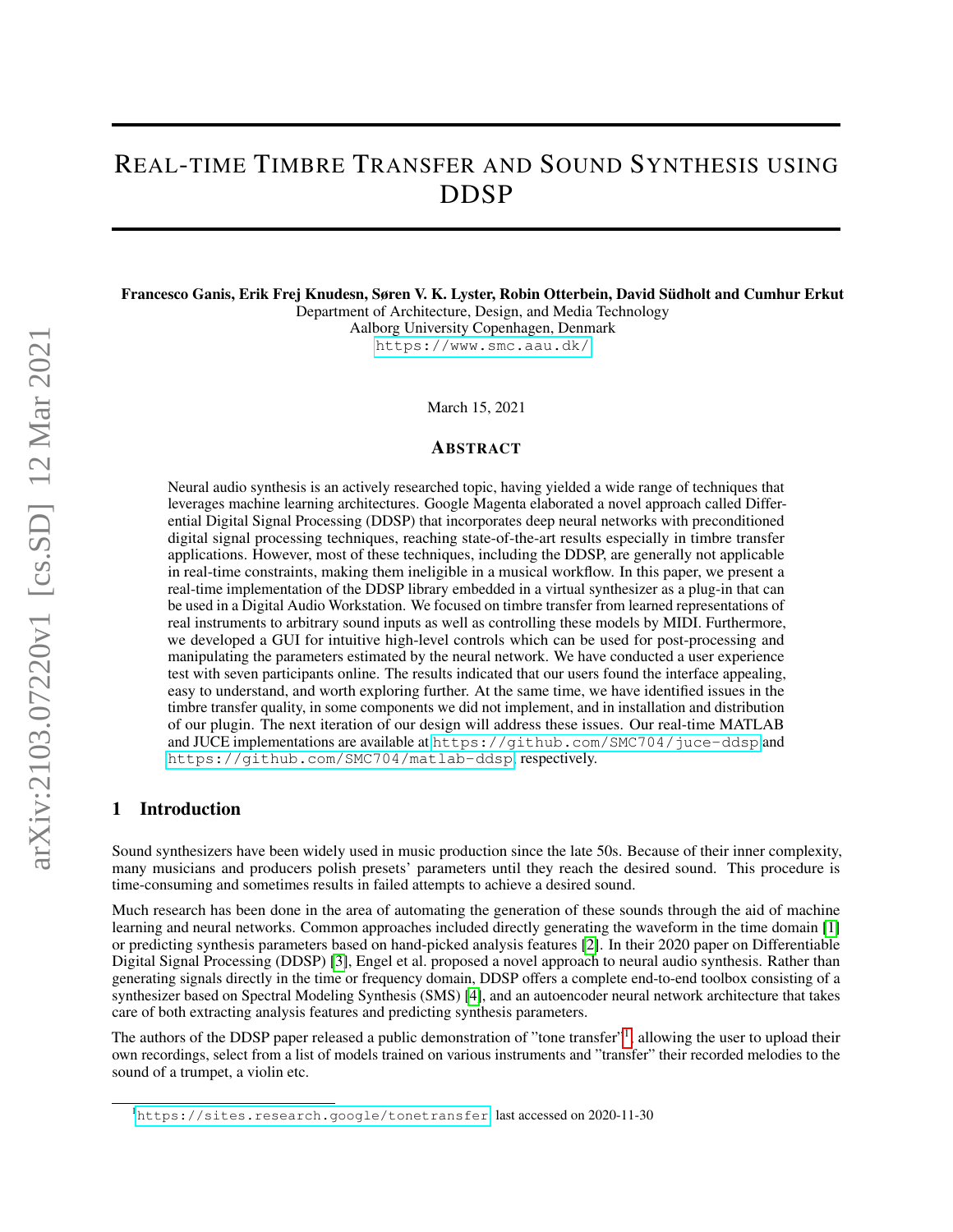<span id="page-1-0"></span>

Figure 1: Our real-time DDSP Synthesizer GUI.

We implemented the DDSP back-end as a virtual instrument playable in real-time. Figure [1](#page-1-0) shows the GUI of our synthesizer. This paper documents the background, our requirement-driven design and implementation approach, including model compenents and training, the GUI design, and user experience evaluation. The structure of this paper follows these main topics in order.

Besides our contribution to the real-time neural audio synthesis, we release our real-time MATLAB and JUCE implementations at <https://github.com/SMC704/juce-ddsp> and [https://github.com/SMC704/](https://github.com/SMC704/matlab-ddsp) [matlab-ddsp](https://github.com/SMC704/matlab-ddsp), respectively.

# 2 Background

In addition to the DDSP paper [\[3\]](#page-10-2), our work is inspired by the commercially produced additive synthesizer called *Razor* by Native Instruments [\[5\]](#page-10-4). Razor's core consists of a powerful additive synthesizer and features various modulation options for manipulating the sound output. What is especially interesting about Razor is that every modulation option (e.g. filters, stereo imaging, reverbs and delays) is actually modulating individual partial harmonics (non-integer multiples of the fundamental frequency) in the additive synthesis engine. Furthermore, Razor enables musicians and producers to intuitively control partials via different parameters while relying on a visual representation of partial manipulation. We therefore focused on the harmonic and the stochastic components of the DDSP.

## <span id="page-1-1"></span>2.1 Harmonic Oscillator / Additive Synthesizer

The additive synthesizer is the main core of the whole synthesis and is responsible for generating all the harmonic components of the reconstructed sound. The output is characterized by the sum of several harmonic integer multiples of the fundamental frequency  $f_0$ :

$$
f_k = k \cdot f_0(n). \tag{1}
$$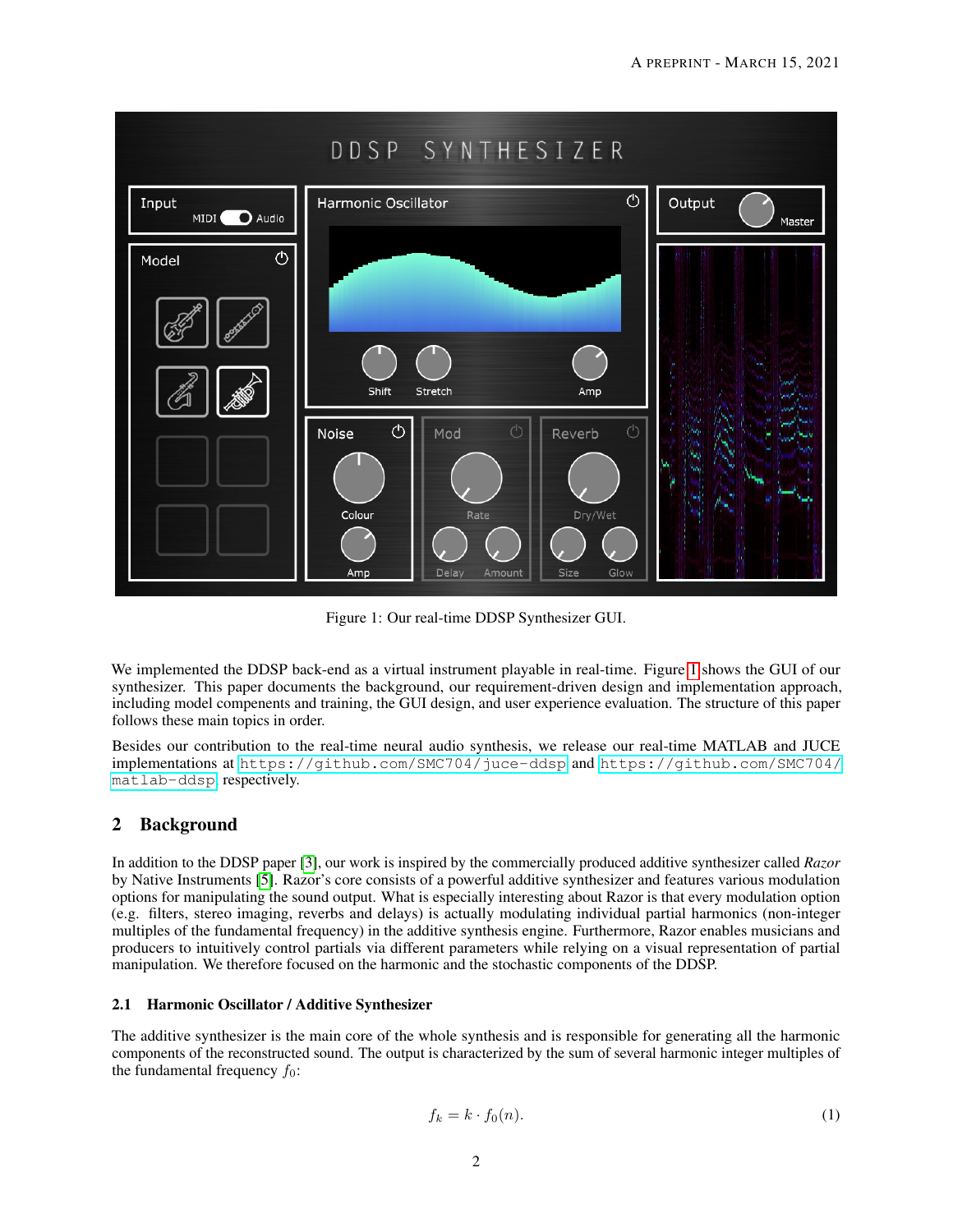In order to generate the harmonics, we can implement  $k$  oscillators in the discrete time:

$$
x(n) = \sum_{k=1}^{K} A_k(n) \cdot \sin(\phi_k(n)),
$$
\n(2)

where  $A_k(n)$  is the time-varying amplitude of the  $k_{th}$  sinusoidal component and  $\phi_k(n)$  is its instantaneous phase.  $\phi_k(n)$  is obtained using equation [3.](#page-2-0)

<span id="page-2-0"></span>
$$
\phi_k(n) = 2\pi \sum_{m=0}^n f_k(m) + \phi_{0,k}.
$$
\n(3)

The only two parameters necessary to control the synthesizer are the frequency  $f_0(n)$  and the harmonic amplitudes  $A_k(n)$ . These are retrieved directly from the input sound using the encoder contained in the autoencoder network. As reported in [\[3\]](#page-10-2), the network outputs are scaled and normalized to fall within an interpretable value range for the synthesizer

#### <span id="page-2-2"></span>2.2 Filtered Noise / Subtractive Synthesizer

The subtractive synthesis is used to recreate the non-harmonic part of natural sounds. The parameters necessary to obtain a frequency-domain transfer function of a linear time-variant finite impulse response (LTV-FIR) filter are retrieved from the neural network in frames that are subsets of the input signal. The corresponding impulse responses (IRs) are calculated and a windowing function is applied. The windowed IRs are then convolved with white noise via transformation to and multiplication in the frequency domain.

#### 2.3 Reverb

In addition to the SMS model, the sound is also given a sense of space using a reverberation algorithm performed in the frequency domain. Thus, the operation of convolution between the impulse response of the reverb and the synthesized signal is a more efficient multiplication.

#### 2.4 Research question

Based on this background we have formulated the following research question: How can we develop a playable software instrument, based on the DDSP library, that would: a) allow customization of model-estimated synth parameters through top-level macro controls, b) enable existing workflow-integration in Digital Audio Workstations (DAWs), and c) facilitate a simple approach for beginners without limiting usability for expert music producers?

To sum up the design requirements, we aim to build a software instrument plugin that is playable in real-time. The instrument must support different composition techniques, thus having a line and MIDI input mode. The instrument must include at least four pre-trained models which serve the purpose of estimating synthesizer parameters to output a desired sound. Finally, the instrument must include graphical user interface components that provide intuitive controls for the manipulation of synthesizer and effect parameters.

## 3 Design & Implementation

Based on this research question, we have identified five user needs [\[6\]](#page-10-5), and matched them with a solution, reformulating them as a concrete measurable design requirement. The design requirements are thus documented on Table [1.](#page-3-0)

#### 3.1 Architecture overview

To meet our criteria of creating a real-time software instrument, we decided to build the plugin in C++ using the JUCE application framework<sup>[2](#page-2-1)</sup>. With JUCE, we had a multi-platform supported audio plugin template that was handling MIDI and audio inputs and outputs. This allowed us to mainly focus on the audio processing and GUI.

Creating a real-time implementation of the non-real-time DDSP library posed some immediate challenges. To analyze and understand these challenges we decided to start by doing a direct translation of the additive and subtractive synthesizers from the DDSP library into MATLAB. The synthesizers could then be changed into real-time implementations

<span id="page-2-1"></span> $^{2}$ <https://juce.com/>, last accessed on 2020-12-15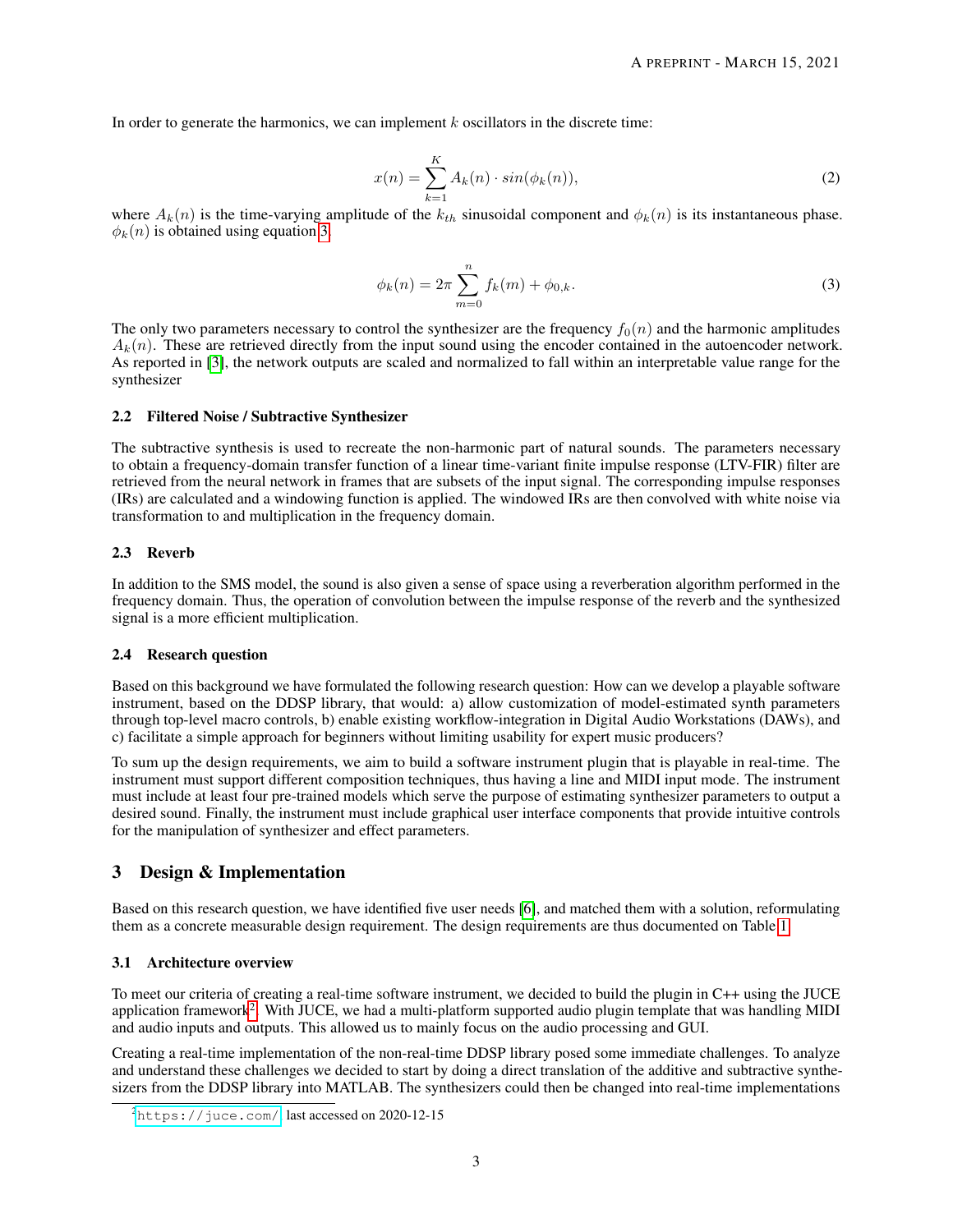| # | User Obj.                           | <b>Solution</b>                   | <b>Design Requirement</b>           |
|---|-------------------------------------|-----------------------------------|-------------------------------------|
|   | Provide a new playable instrument   | Real-time implementation          | Must work in real-time as a         |
|   | for unique sound generation and     |                                   | playable software instrument.       |
|   | inspiration                         |                                   |                                     |
|   | Conveniently integrate into exist-  | Plugin format application         | Must be implemented as a software   |
|   | ing workflows                       |                                   | plugin.                             |
|   | Adapt to different composition      | Allow line and MIDI input         | Must allow switching between Line   |
|   | methods                             |                                   | and MIDI input.                     |
|   | Easy fast unique sound generation   | Choose models for sound genera-   | Must implement at least four pre-   |
|   |                                     | tion                              | trained models.                     |
|   | Convenient<br>customizability<br>of | Tweakable parameters that effects | Must include GUI components for     |
|   | sounds                              | the audio output                  | intuitive manipulation of synth and |
|   |                                     |                                   | effects parameters.                 |

<span id="page-3-0"></span>Table 1: Documentation of Design Requirements



<span id="page-3-1"></span>Figure 2: Schematic overview of the project architecture.

and tested. In order to use our MATLAB implementation in the JUCE framework, we used inbuilt MATLAB tools to generate C++ code.

We transformed the autoencoder models pretrained by Google into models that could be used to estimate synthesizer parameters directly from our plugin's user input.

A general overview of this architecture can be seen in figure [2.](#page-3-1) The following sections will discuss each component in more detail.

## 3.1.1 Synth in MATLAB

MATLAB's environment and visualization tools gave us access to quick prototyping and testing. This allowed us to do the implementation over multiple iterations. We tested our synthesizers' compatibility with the predicted parameters from the DDSP models by invoking the encoders and decoders in isolation through MATLAB's Python interface.

At first we implemented the non-real-time synthesis algorithms of the DDSP library. Then the synthesizers were changed to real-time, i.e., synthesizing a single frame at a time. Using the MATLAB Audio Test Bench, we could then test the functionality of the synthesizer components and parameters with real-time audio and varying sample rate and buffer size. The last iterations consisted of optimizing the code with the constraints of real-time audio processing on CPUs.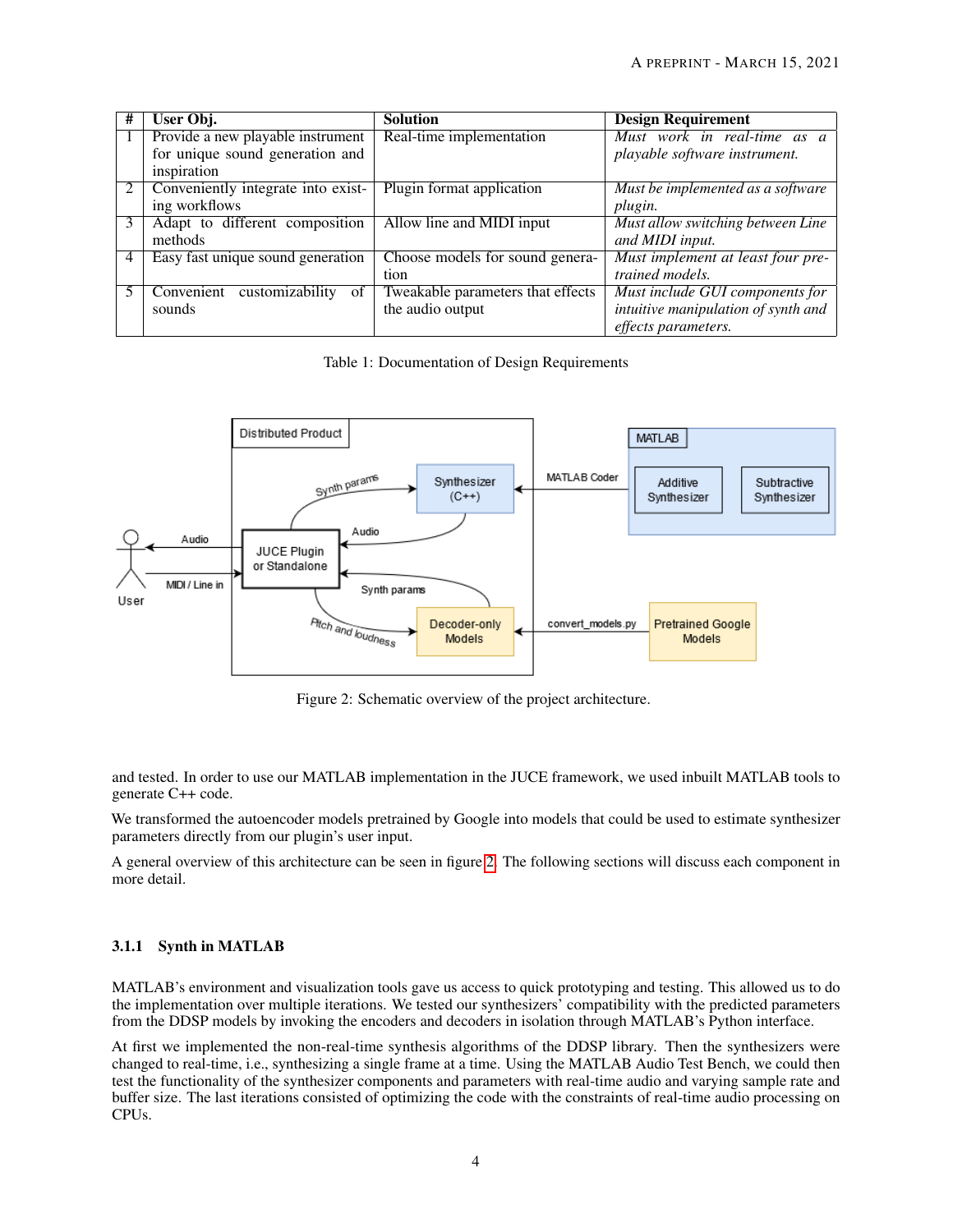#### 3.1.2 MATLAB to C++

Using the MATLAB coder tool<sup>[3](#page-4-0)</sup> we were able to generate  $C++$  functions from the MATLAB code. For the simplest integration between the generated C++ functions and the JUCE plugin we chose to limit the function inputs and outputs to built-in and derived C++ data types. This required our MATLAB functions to have fixed-sized inputs and outputs. We decided on a maximum input/output size of 4096 double-precision floating point numbers, this being the maximum buffer size the plugin would be able to work with.

A helper file was created to ensure code consistency, allowing the user and MATLAB coder to verify the functions with different inputs. Having this setup made it easy to go back to the MATLAB code and generate updated C++ functions without breaking the JUCE plugin.

#### 3.1.3 TensorFlow in C++

Running the DDSP TensorFlow implementation in a real-time audio application is a heavy computational challenge. Moving from TensorFlow in Python to the TensorFlow C API<sup>[4](#page-4-1)</sup> allowed us to integrate the models into the C++ codebase. By moving the TensorFlow computations to a separate thread, we can load the models, set the inputs, run the parameter estimation and save the outputs, without experiencing buffer underruns in the main audio processing thread.

#### 3.1.4 Input signals

The DDSP autoencoder needs the input values *fundamental frequency*  $(f_0)$  and *loudness* (*ld*). Since we allow both MIDI and line-in audio, two separate implementations are needed to calculate these values. Functions for this were created in MATLAB, but in the C++ implementation we chose to use the implementation of the YIN pitch tracking algorithm [\[7\]](#page-10-6) from the C library Aubio [\[8\]](#page-10-7), since it yielded more precise results.

#### 3.2 Training models

#### 3.2.1 Pre-trained models

Next to the *tone transfer* website mentioned in the introduction, the authors of the DDSP paper also published a Jupyter Notebook Demo on Google Colab called *timbre transfer.*[5](#page-4-2) We accessed the available checkpoint files for violin, flute, tenor saxophone and trumpet from this notebook for our real-time implementation of the timbre transfer. However, we were not immediately able to use them in the JUCE plugin. The DDSP models are trained using TensorFlow's *eager execution mode*, while the TensorFlow C API is constructed around *graph mode*. Additionally, since we required the models to be controllable by MIDI input, we needed direct access to the decoder part of the model instead of supplying audio to the encoder.

The convert models. py script from the Python folder of the plugin code repository deals with these requirements by loading the eager model from the downloaded checkpoint file, constructing a graph-based model only containing the decoder and then copying all weights from the old model to the new one. The resulting checkpoint now contains a graph that can be loaded by the TensorFlow C API.

#### 3.2.2 Custom models

In order to make use of the DDSP training library and extend the synthesizer with additional models, we created four custom models trained on:

- Bass sounds of the Moog One, Moog Minimoog and Moog Minitaur synthesizers
- Studio recordings of Middle Eastern instruments, the Hammered Dulcimer and Santoor
- Studio recordings of a Handpan (also known as Hang Drum)
- Nature field recordings of birds chirping

For training we used the official DDSP (version 0.14.0) Jupyter notebook on Google Colab called *train autoencoder*[6](#page-4-3) which allows training on a Google Cloud GPU using own data. We chose the recordings listed above in order to obtain

<span id="page-4-0"></span><sup>3</sup><https://se.mathworks.com/products/matlab-coder.html>, last accessed on 2020-12-15

<span id="page-4-2"></span><span id="page-4-1"></span><sup>4</sup>[https://www.tensorflow.org/install/lang\\_c](https://www.tensorflow.org/install/lang_c), last accessed on 2020-12-15

<sup>5</sup>[https://colab.research.google.com/github/magenta/ddsp/blob/master/ddsp/colab/demos/](https://colab.research.google.com/github/magenta/ddsp/blob/master/ddsp/colab/demos/timbre_transfer.ipynb) [timbre\\_transfer.ipynb](https://colab.research.google.com/github/magenta/ddsp/blob/master/ddsp/colab/demos/timbre_transfer.ipynb), last accessed on 2020-12-15

<span id="page-4-3"></span><sup>6</sup>[https://colab.research.google.com/github/magenta/ddsp/blob/master/ddsp/colab/demos/](https://colab.research.google.com/github/magenta/ddsp/blob/master/ddsp/colab/demos/train_autoencoder.ipynb) [train\\_autoencoder.ipynb](https://colab.research.google.com/github/magenta/ddsp/blob/master/ddsp/colab/demos/train_autoencoder.ipynb), last accessed on 2020-12-15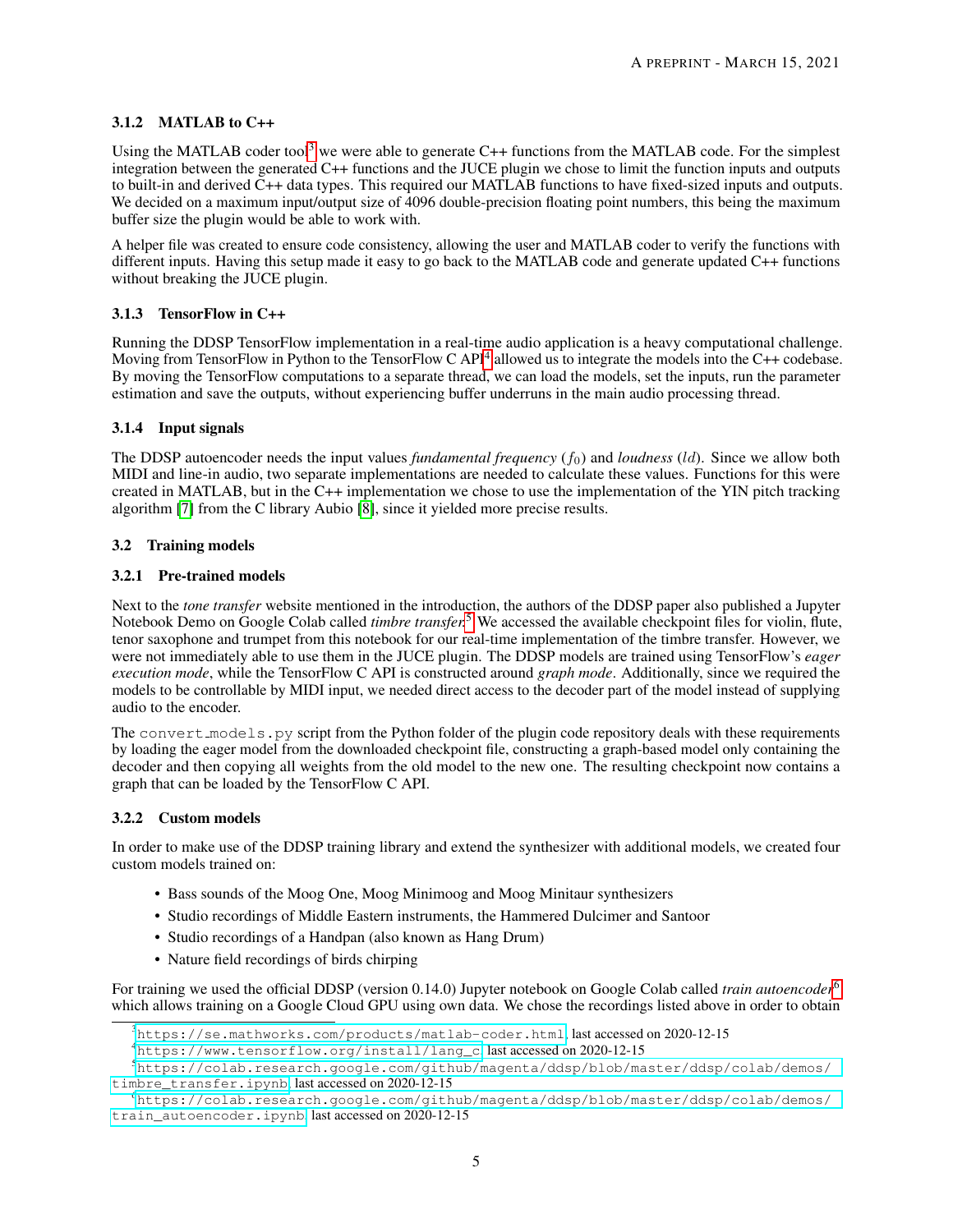interesting sounds that differ from the more traditional pre-trained DDSP models. According to the recommendations of the DDSP authors given in the notebook, trained models perform best using recordings of a single, monophonic sound source, in one acoustic environment, in .wav or .mp3 format with a total duration of 10 to 20 minutes. Since the DDSP Autoencoder is conditioned on the loudness  $\overline{A}$  and the fundamental frequency  $f_0$ , i.e., the model learns to associate different synthesizer configurations to specific value pairs of  $(A, f_0)$ , training on multiple instruments, acoustic environments or polyphonic sounds prevents the autoencoder to learn a unified representation. However, these thereby introduced artifacts can also be used in a musical context, that is why we decided to challenge the autoencoder with less conform training data and eventually achieved interesting timbres.

The training process is performed as follows. The first step is comprised of data generation and pre-processing of the training data. The raw audio is split into short parts of a few seconds, each analyzed on the specified features, i.e., the fundamental frequency and loudness, and finally saved in the TensorFlow *TFRecord* format. The fundamental frequency is thereby estimated by using the state-of-the-art pitch tracking technique, called *CREPE* by Kim et al. [\[9\]](#page-10-8) that applies a deep convolutional neural network on time-domain audio. The second step is the actual training, using a Python based configuration framework for dependency injection by Google, called *Gin*[7](#page-5-0) . In this way, all available training hyperparameters can be defined in a gin config file that is passed to the training function. The training process does not include any optimization techniques, such as a hyperparameter search or early stopping, the authors just recommend in the code documentation to train for 5,000 to 30,000 steps until a spectral loss of about 4.5-5 is reached for an optimal learning representation without overfitting. The third and last step is a short evaluation based on resynthesis. That means, a training sample is randomly picked, passed to the autoencoder that encodes and decodes, i.e., reconstructs the input sample based on the learned features.

We successfully conducted training of all four models and validated their performance in the previously mentioned timbre transfer demo. While validation using the DDSP library went smoothly and showed musically interesting results, we ran into issues during inference using the TensorFlow C API within our plugin. We monitored a much higher loudness of the custom models compared to the pre-trained models, resulting in a distorted, clipping sound. Furthermore, we detected a constant harmonic distribution independent of the incoming pitch and loudness while the pre-trained models adapt harmonics and frequency response according to these inputs. The overall experience with the training script provided by the DDSP authors is that it works without problems for standard parameters, but as soon as own hyperparameters within the gin framework are chosen, a lot of side-effects appear. For the mentioned reasons, integrating and possibly adapting the custom-trained models to make them work in the DDSP synthesizer will be a part of future work.

## 3.2.3 Real-time implementation of the models

The DDSP non-real-time implementation synthesizes several frames before processing them into one output. Reading through the DDSP code base we experienced the number of frames (time steps) to be defined by the size of the input audio and a hop size defined by constants in the gin config file of the selected pre-trained model.

For our real-time implementation we wanted to calculate one frame with a size of the input buffer each time the buffer is ready. Given the static nature of our TensorFlow model implementation we were not able to change the number of time steps on the run. Therefore, we set the number of time steps to one. Each run of the TensorFlow model would then return a set of values for one time step, independent of the buffer size.

## 3.3 Additive synthesizer

The implementation of the additive synthesizer can be found in the additive.m MATLAB code file. During the development of the DDSP synthesizer we went from a re-implementation of the DDSP equivalent to an adapted real-time optimized version with additional parameters for high-level control. While the original DDSP library provides two different implementations of the additive synthesis, the harmonic and sinusoidal approach, this work focuses on the harmonic synthesis that models a signal by adding only integer multiples of the fundamental frequency.

In the following, the initial implementation as well as the main modifications in its final state are clarified. As already explained in [2.1,](#page-1-1) the additive synthesizer models audio using a bank of harmonic sinusoidal oscillators. The synthesis algorithm takes amplitudes, harmonic distribution and fundamental frequencies for a specified number of frames as input and computes the sample-wise audio signal as output. The harmonic distribution provides frame-wise amplitudes of the harmonics. The additive synthesis as implemented in the DDSP library is performed in two main steps:

- Translation of neural network outputs to the parameter space of the synthesizer controls
- Computing the output signal from synthesizer controls

<span id="page-5-0"></span> $^{7}$ <https://github.com/google/gin-config>, last accessed on 2020-12-15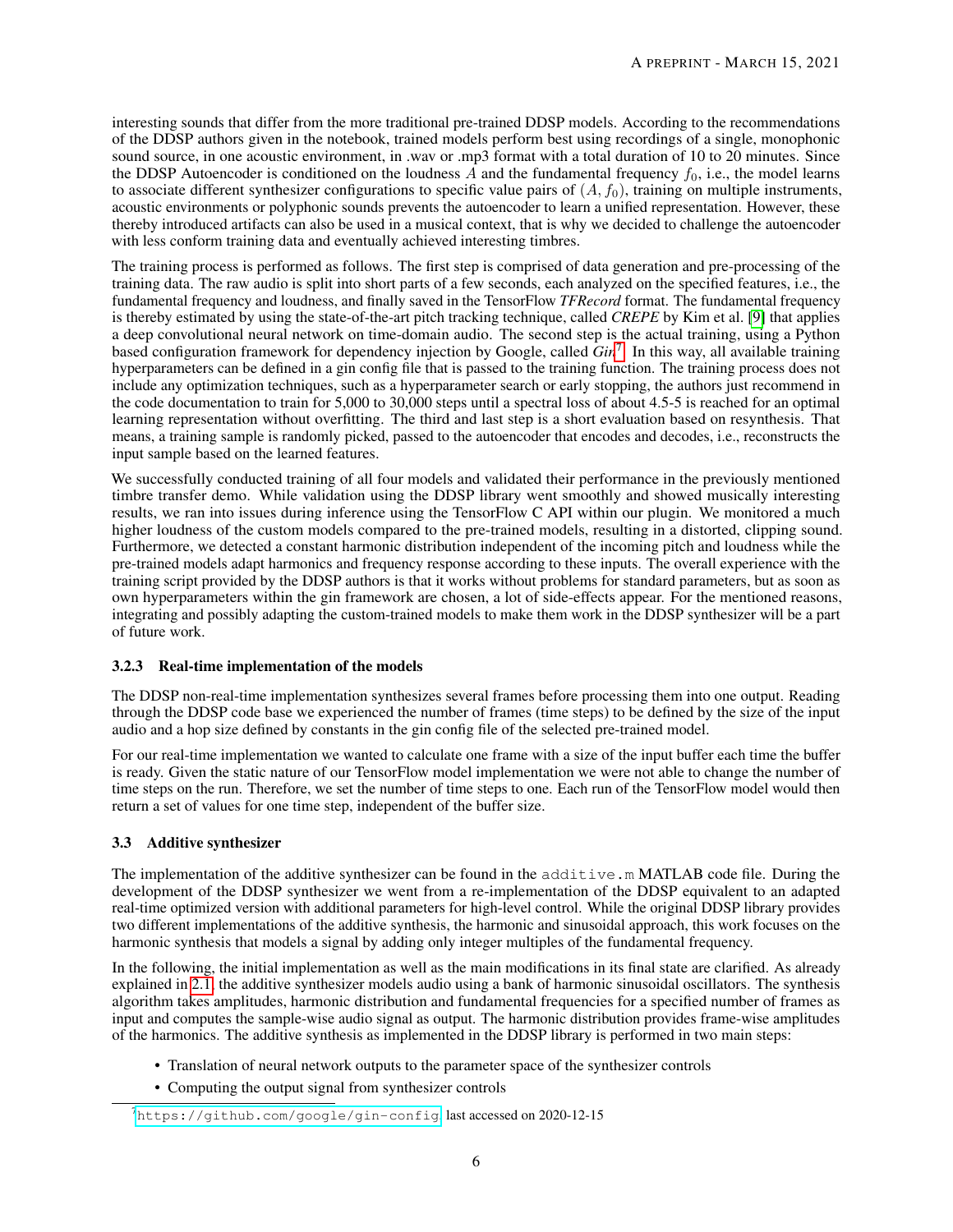In order to make the output of the neural network usable for controlling the synthesizer, it needs to be transformed accordingly. In detail, that means the amplitudes are scaled and the harmonic distribution is scaled, bandlimited and normalized while the fundamental frequencies remain unchanged. Bandlimiting the harmonic distribution means removing the harmonics that exceed Nyquist in order to avoid artifacts.

After retrieving valid synthesizer controls, the harmonic synthesis is performed. Since the DDSP approach works frame-based while the output needs to be delivered sample-based, the synthesizer controls need to be upsampled. This is done by linearly interpolating the frequency envelopes and windowing the amplitude envelopes by using 50% overlapping Hann windows. Having calculated all controls on a sample basis, the signal can be synthesized by accumulative summation of the corresponding phases, i.e., adding the calculated sinusoids together, sample by sample.

The following changes were made to optimize the algorithm for a real-time application and to add additional high-level control for the synthesis.

- Since the frame-based calculation was computationally too heavy, we adapted the code so that the input is always one frame (equivalent to the buffer size) and all computations are sample-based. Therefore, no resampling or windowing is needed.
- Each time the function is called, the phases of all harmonics are saved and returned along with the signal and added as offset in the next call to avoid artifacts caused by phase jumps.
- In order to be able to optionally introduce non-harmonic partials to the signal, a stretch parameter was added that transforms the distance between the integer multiples while maintaining the fundamental frequency. An additional shift parameter adds the functionality to modify the fundamental frequency from one octave below to one octave above the current pitch in a continuous scale.

#### 3.4 Subtractive synthesizer

This component is responsible for the non-harmonic parts of instrument sounds, such as the audible non-pitched flow of air that accompanies the harmonic part of a flute sound. Our implementation, which can be found in the subtractive.m MATLAB code file, generates a frame of random noise and then filters it according to a given frequency response.

The function's parameters are the frame length (number of samples), noise color (see below) and the frequency response, which is given as a vector of N magnitudes  $m_0, \ldots, m_{N-1}$ , where  $m_0$  corresponds to the DC component and  $m_i$  to frequency  $f_{\text{nyquist}}/(N - i)$  with  $f_{\text{nyquist}} = f_s/2$  and samplerate  $f_s$ .

While we started with a direct re-implementation of the DDSP FilteredNoise approach described in [2.2,](#page-2-2) we made the following adaptations over the course of the project:

- Simplified filtering calculation. The DDSP synthesizer processes multiple frames at once. For the sake of a real-time implementation, we removed the step of calculating the impulse response for each frame and applying a windowing function. Instead, we simply perform a Fourier transform on the generated noise and multiply the result with the filter magnitude response that the model predicted for the single current frame.
- Noise color. We provide functionality to shape the frequency distribution of the generated noise. Noise color generally refers to the frequency f being emphasized proportionally to  $1/f^{\alpha}$  for some exponent  $\alpha$  [\[10\]](#page-10-9).  $\alpha$  < 1 results in higher frequencies becoming more prominent, while  $\alpha$  > 1 increases the energy of the lower frequencies. Uniform white noise is achieved by setting  $\alpha = 1$ .

## 3.5 Graphical User Interface

After the development of all the features of our synthesizer, we focused our attention on designing an interface with high-level controls for the additive and the subtractive synthesis, the reverb, the modulation and the models. Our process started from a list of all the parameters we wanted to manipulate. We also looked for some inspiration from well-known VST synthesizers, comparing them in terms of usability and trying to understand what their best interaction features were. Later we organized the controls of our synthesizer in different modules and displayed them in a rectangular interface, trying to find a layout that was pleasant but also respectful of the instrument's architecture logic. In table [2,](#page-7-0) we list all the controls for each module of our synthesizer. Because of the particular choice of a graphic control for the harmonics' amplitude, the team opted for a spectrogram representing the output of our plugin. In this way, the user is able to clearly see which harmonics are being played.

Once we defined the layout and the parameters that we wanted to control, we moved to the software development in JUCE. In order to customize the appearance of knobs, we used the "Custom LookandFeel" objects while we designed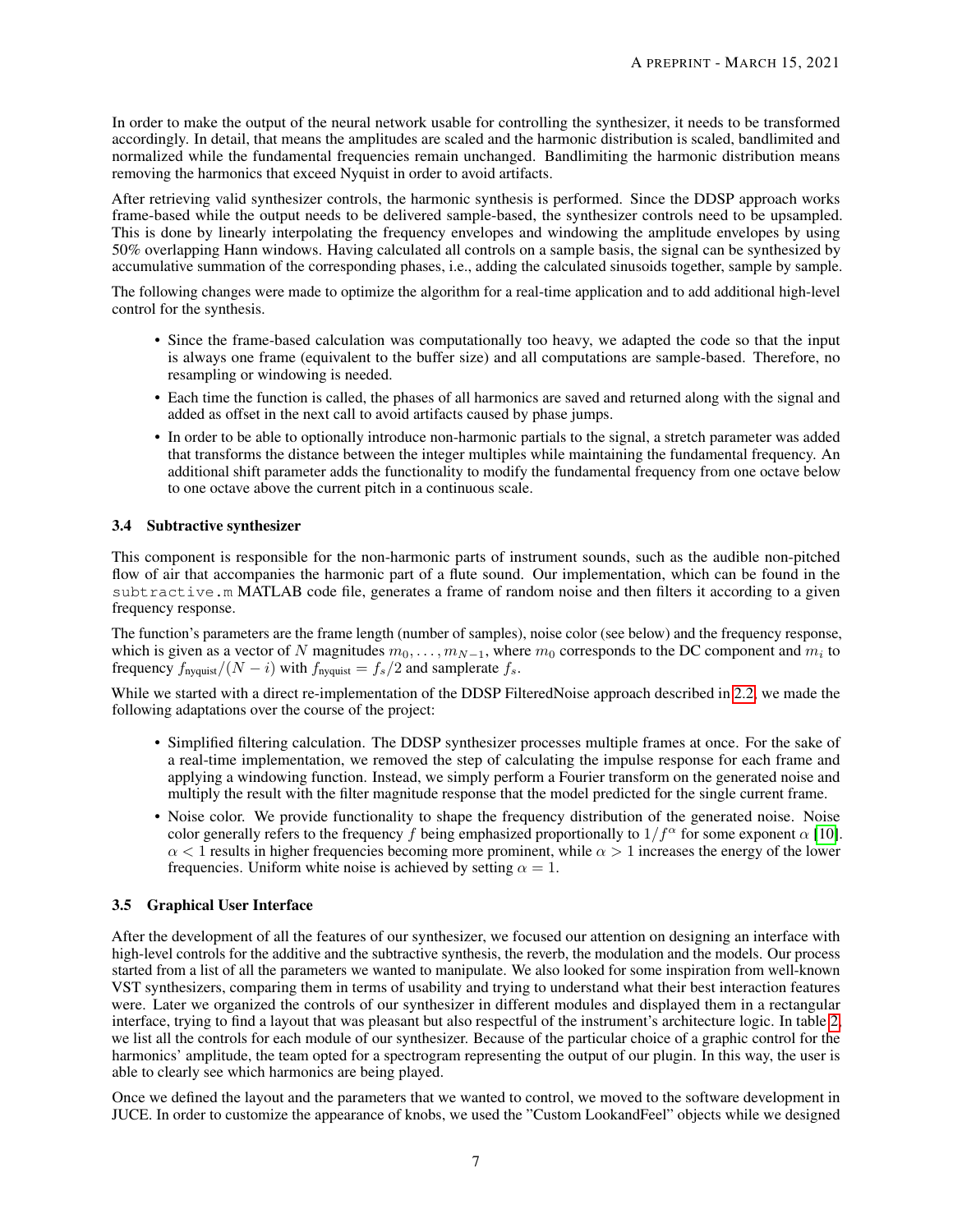<span id="page-7-0"></span>

| <b>Module</b>  | <b>Feature controls</b>           |
|----------------|-----------------------------------|
| Input selector | MIDI/line selector                |
|                | Violin                            |
|                | Flute                             |
|                | Saxophone                         |
| Models         | Trumpet                           |
| selector       | Moog Bass (not included)          |
|                | Dulcimer (not included)           |
|                | Handpan (not included)            |
|                | Chirps (not included)             |
|                | Graphic harmonics editor          |
| Additive       | $f_0$ shift                       |
| synthesis      | Harmonics stretching              |
|                | Global amplitude                  |
| Subtractive    | Noise color                       |
| synthesis      | Global amplitude                  |
|                | <b>Modulation</b> rate            |
| Modulation     | Delay control                     |
|                | Amount                            |
|                | Dry/wet mix                       |
| Reverb         | Size                              |
|                | Glow                              |
| Output         | Master gain                       |
| Spectrogram    | Clear visualization of the output |

Table 2: List of GUI's features

ad hoc images for the buttons and background texture using a vector graphics software. Figure [1](#page-1-0) previously presented the GUI of our synthesizer.

## 3.6 Plugin setup

The synthesizer ended up being built as a standalone executable and a DAW plugin using Steinberg's VST3 format.

Using JUCE's AudioProcessorValueTreeState class we are exposing the different controllable parameters to the DAW, allowing control and automation of the plugin. Using this class we will also be able to easily store and read plugin states, enabling generation of presets, though this has not been implemented yet.

The synthesizer is configured to load the models from a given path with subfolders containing the individual models, as well as configuration files containing key-value pairs such as number of harmonics and scaling values.

# 4 Evaluation

In order to understand the strengths and weaknesses of our product to improve it, we designed an evaluation strategy for both User Experience (UX) and sound output. Our target users are musicians and music producers. Accordingly, we shared a release of our VST plugin with selected sound engineers, musicians and producers to collect opinions and user insights. Moreover, we designed two different questionnaires and asked participants to evaluate the UX and the sound accuracy of our software. The DDSP Synthesizer as well as the two questionnaires have been distributed online and the participants received an email with all the indications to properly conduct the test.

In the next two sub-sections we will describe each evaluation in detail, including approach, desired outcome, survey design and results.

## 4.1 User Experience Evaluation

## 4.1.1 Approach

The aim of this evaluation is to collect feedback about the user interface from people with experience on synthesizers and music production. One of the goals of our project was to design a simple and efficient interface able to control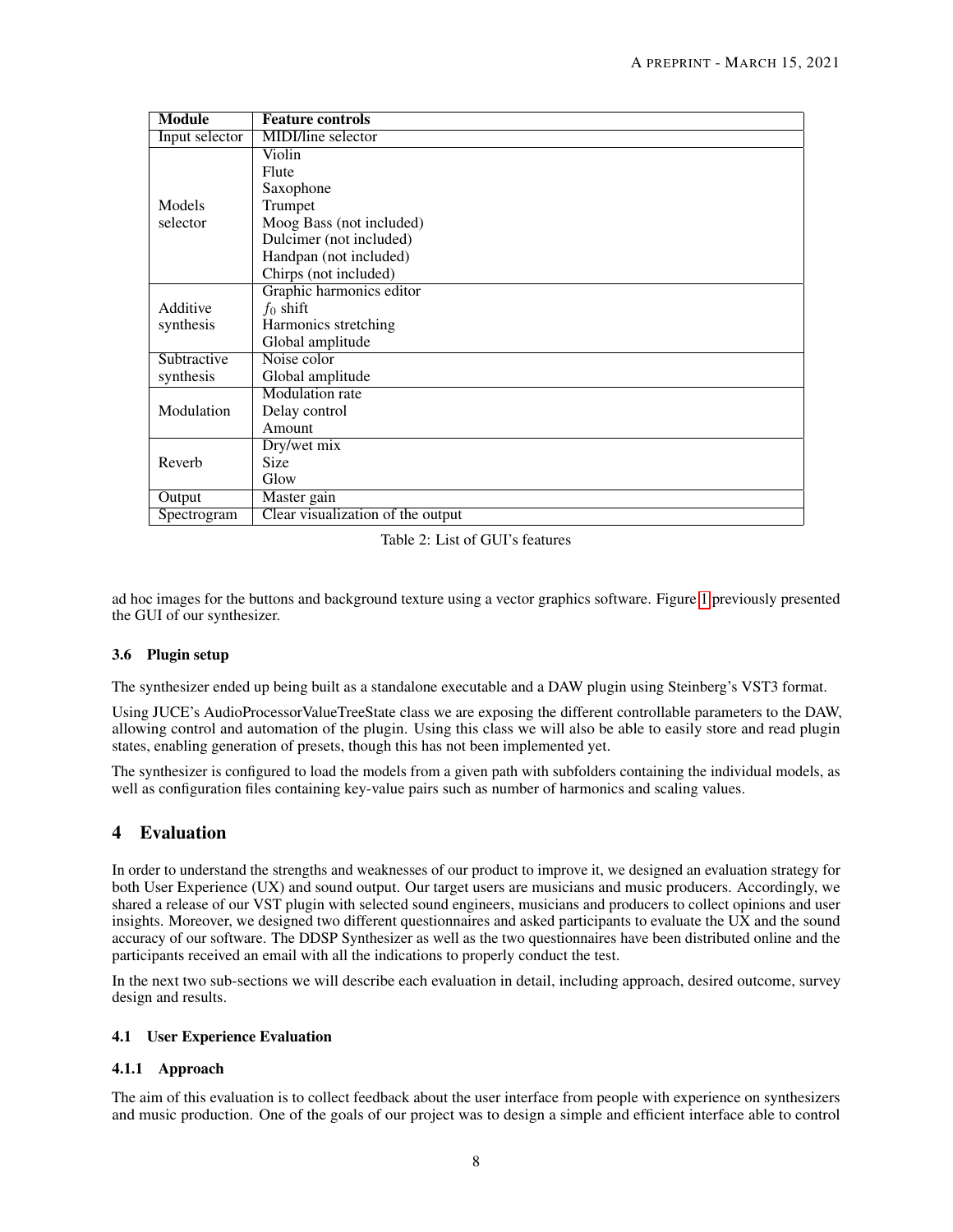several parameters with a single gesture without giving up functionality in the pursuit of simplicity. After a trial period where the participants had the chance to familiarize themselves with the software, we asked them to compile a form.

#### 4.1.2 Survey structure

Google Forms was chosen as a platform because of its simplicity and wide spread. We designed the survey with different sections to group the questions by theme. We included an experiment in order to ask each participant to load and perform some changes to a model and export the result in an audio file. In this way, we are sure that every participant had at least used and interacted with the plugin for a while. Moreover we are able to compare each audio export to understand if some of the instructions were not clear or if the UX itself was not effective.

Four usage questions have been asked to collect information about the user's DAW and for how much time they used the plugin. In the next sections we asked the participants to report their experience during the experiment and evaluate the user interface rating 9 different statements with a Likert-scale, a widely used bipolar symmetric scaling method in questionnaires. In this way, users were able to express their agreement/disagreement related to each sentence. Furthermore, we asked 4 open questions to let the participants express their opinion about the overall UX. Finally we added 8 questions to locate demographics and musical-related personal experiences. Table [3](#page-8-0) summarizes the content of each section.

<span id="page-8-0"></span>

| # | <b>Section</b>    | <b>Content</b>             |
|---|-------------------|----------------------------|
|   | Introduction      | Aim of the questionnaire   |
|   | Experiment        | Task instructions          |
|   | Usage             | 4 mixed questions          |
|   | UX evaluation     | 9 Likert scale evaluations |
|   | 5   UX experience | 4 open questions           |
|   | Demographics      | 8 mixed questions          |

Table 3: Content of the UX survey

## 4.1.3 Expected results

In this section we want to express a projection of the feedback regarding the User Experience. Considering that the software is still under development, we are expecting reports about compatibility issues with different DAWs as well as some stability problems. Moreover, because of the VST's instability in the first release, it is possible that some users will not be able to conduct the small experiment that requires the plugin to be embedded in a DAW track. Considering the whole interface, one of the main points of our design requirements was the simplicity and thus our hope is to facilitate the user's interaction.

#### 4.1.4 Results

We received 7 answers. Five participants identified as males, 1 female and one preferred not to say. The age average is 28.57 years (STD 8.42). Six of them declared that sound production is their hobby while one said music production is related to their job. The mean experience in the music production field is 7.43 years (STD 4.87). Six users do not have experience with machine learning VST plugins and only one of them does not know if she/he ever used one. Each user spent an average of 23.57 minutes using our synthesizer (STD 17.74). We suppose that some mistake has been made reporting the usage time for at least one user. In table [4](#page-8-1) we report the number of user tests per different software environment.

<span id="page-8-1"></span>

| # users | Environment        |
|---------|--------------------|
|         | Reaper             |
|         | Ableton Live       |
|         | Cubase             |
|         | Standalone version |

Table 4: List of used DAWs in the evaluation.

In general, the experiment has been rated a medium difficult task with a mean rating of 3.43 in a scale from 1 to 5 being 1 "easy to accomplish" and 5 "hard to accomplish". In figure [3](#page-9-0) we summarize the answers obtained from the questions with an associated likert scale. The users were asked to rate each sentence from 1 to 5 with 1 corresponding to "strongly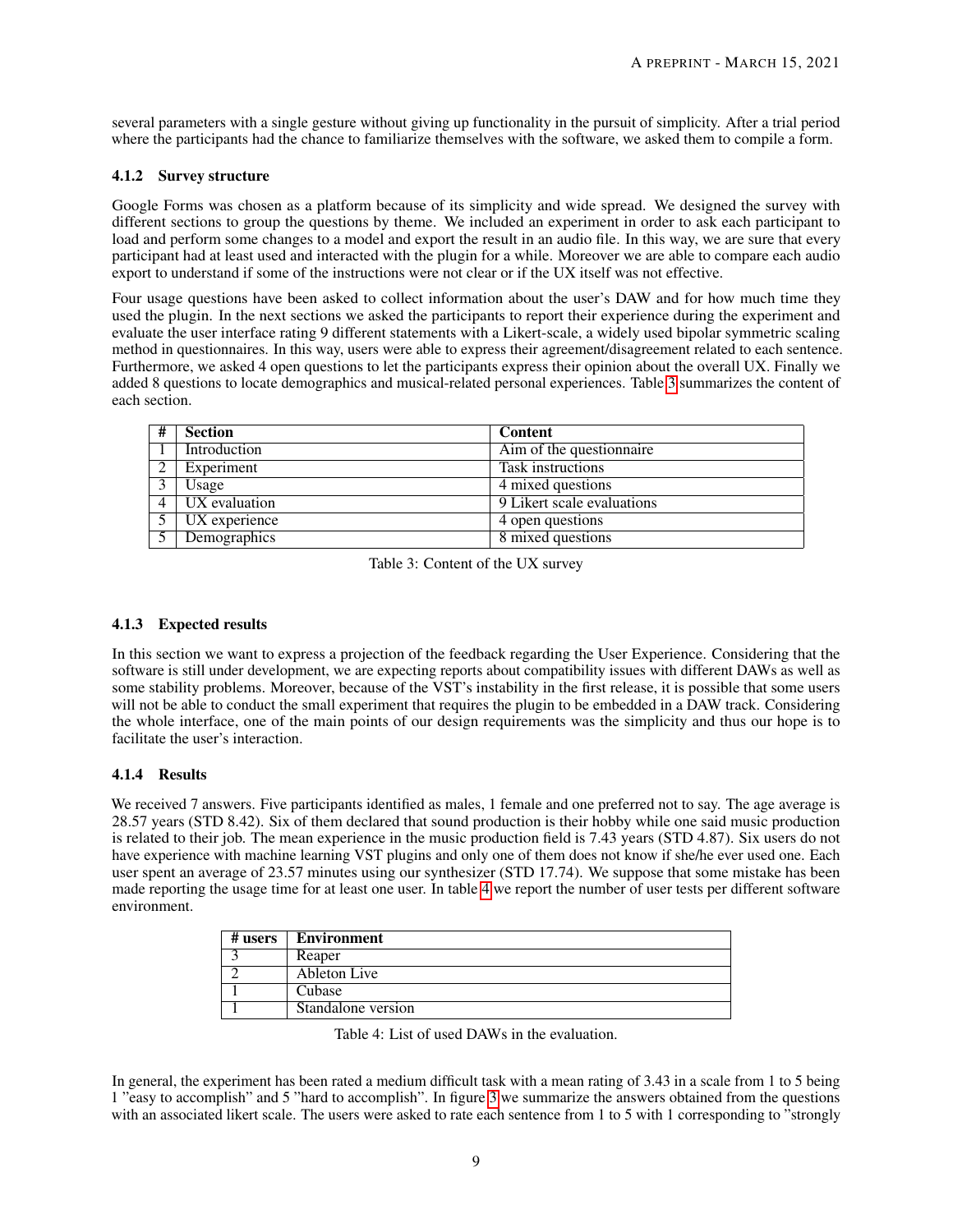disagree" and 5 to "strongly agree". We can observe that the graphical user interface has been really appreciated with a 4.43 mean value while the interface's controls seem not to let the participants easily reach the wanted results. The other statements reported in the likert section obtained a medium rating between 3 and 3.86 which might mean that the GUI is in general appreciated.



<span id="page-9-0"></span>Figure 3: User experience evaluation - Likert scale

As expected, some of the participants encountered difficulties in the installation procedure of the VST3 plugin in both Windows and macOS environments while the standalone version seems to be more stable. Furthermore, three users reported an unsatisfactory audio result related to the presets obtained from models. Here we report part of one of the feedback: "*[...] It's possible to get some cool sounds but the default sound when you just start it is not so nice.*". On the other hand, the audio input feature was appreciated: "*[...] I think the audio input feature has a lot of potential and I caught myself experimenting with this a lot and loosing track of time.*". Two participants reported that the possible interaction with the interface for the additive synthesizer was not immediate to spot and they realized its features after a while. For this reason they suggest a graphical indication to guide the user to the interaction with the harmonic sliders. A significant outcome is the unexpected audio results that participants reported. Even though they described output sounds as "awkward", they highlighted the new creative way of producing unexpected sounds, finding the whole synthesizer experience engaging.

## 4.2 Real-time timbre transfer

We found the quality of the timbre transfer in our real-time implementation below that of the demonstrations published by the Magenta team. Our converted models preserve some characteristics of the original ones, such as wind noises in the flute model, but do not accurately reproduce the timbre overall. We confirmed that on the level of a single frame, our models produce the same output as their original counterparts; will investigate and improve the quality in the future. Additionally, we would like to further investigate why we were unable to perform the timbre transfer with models that we trained both within the framework provided by Magenta, and within custom environments.

A recently released realtime reimplementation of DDSP in PyTorch<sup>[8](#page-9-1)</sup> provides a possibly more seamless way of interfacing with DDSP models in C++ that proved compatible with our plugin and JUCE. Extending that API to allow the user some control over the synthesis parameters seems a promising avenue to improve the sound quality of our timbre transfer.

## 4.3 Distribution as a VST3 plugin

When it came to distributing our project to users, we encountered some difficulties in packaging the required libraries and model files together with the generated VST3 plugin. Some of the DAWs that users tested on, like Ableton or Reaper, did not recognize the plugin or experienced stability issues during its usage. Although the core functionality

<span id="page-9-1"></span><sup>8</sup>[https://github.com/acids-ircam/ddsp\\_pytorch](https://github.com/acids-ircam/ddsp_pytorch)